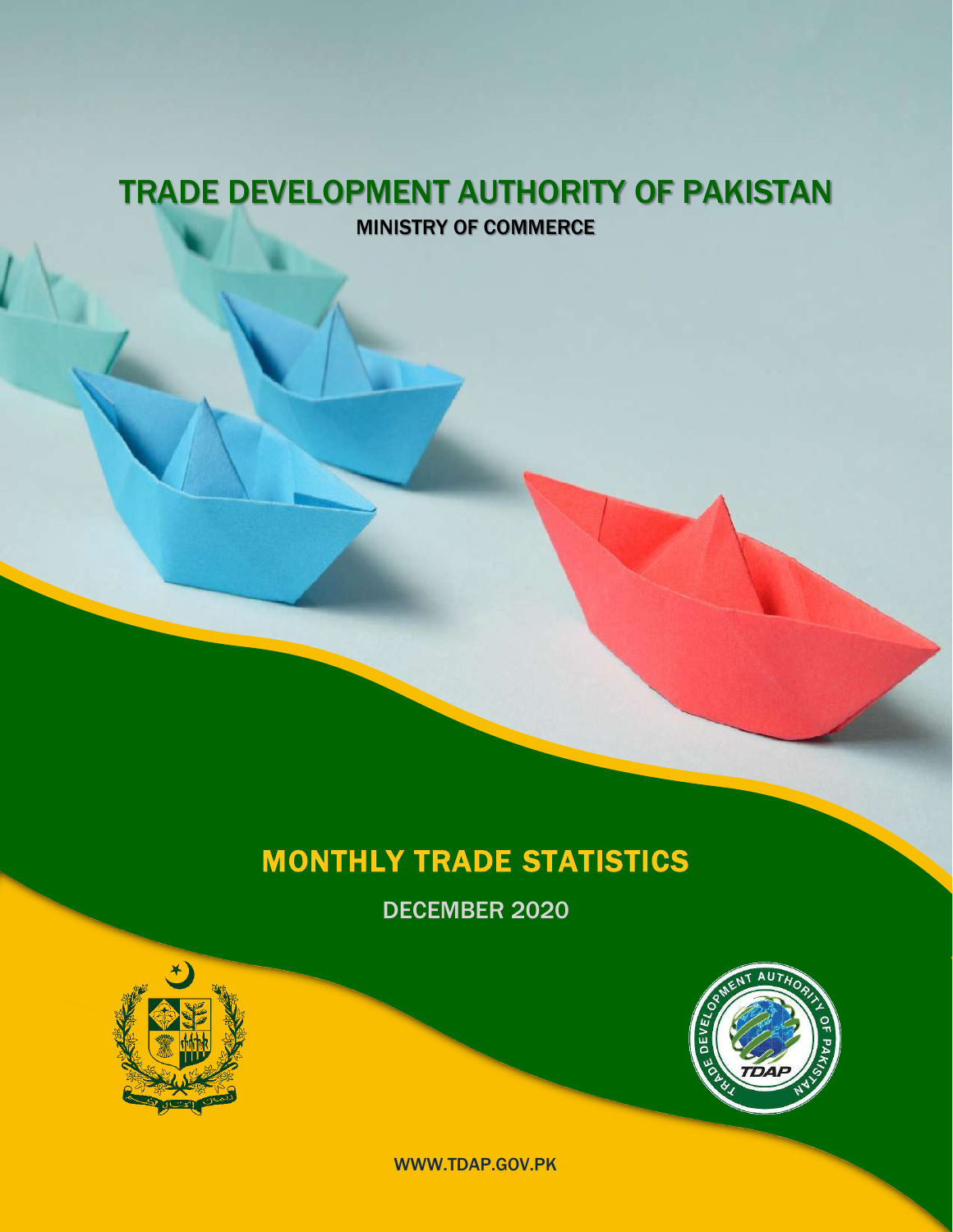### **DISCLAIMER**

The provisional data from Weboc has been reported for information purposes only. Every effort has been made to cross-check and verify the authenticity of the data. Trade development Authority of Pakistan, or the author(s), do not guarantee the data included in this work. All data and statistics used are correct as of 3rd January, 2021 and may be subject to change.

For any queries or feedback regarding this publication, please contact at:

Afshan Uroos Assistant Manager afshan.uroos@tdap.gov.pk.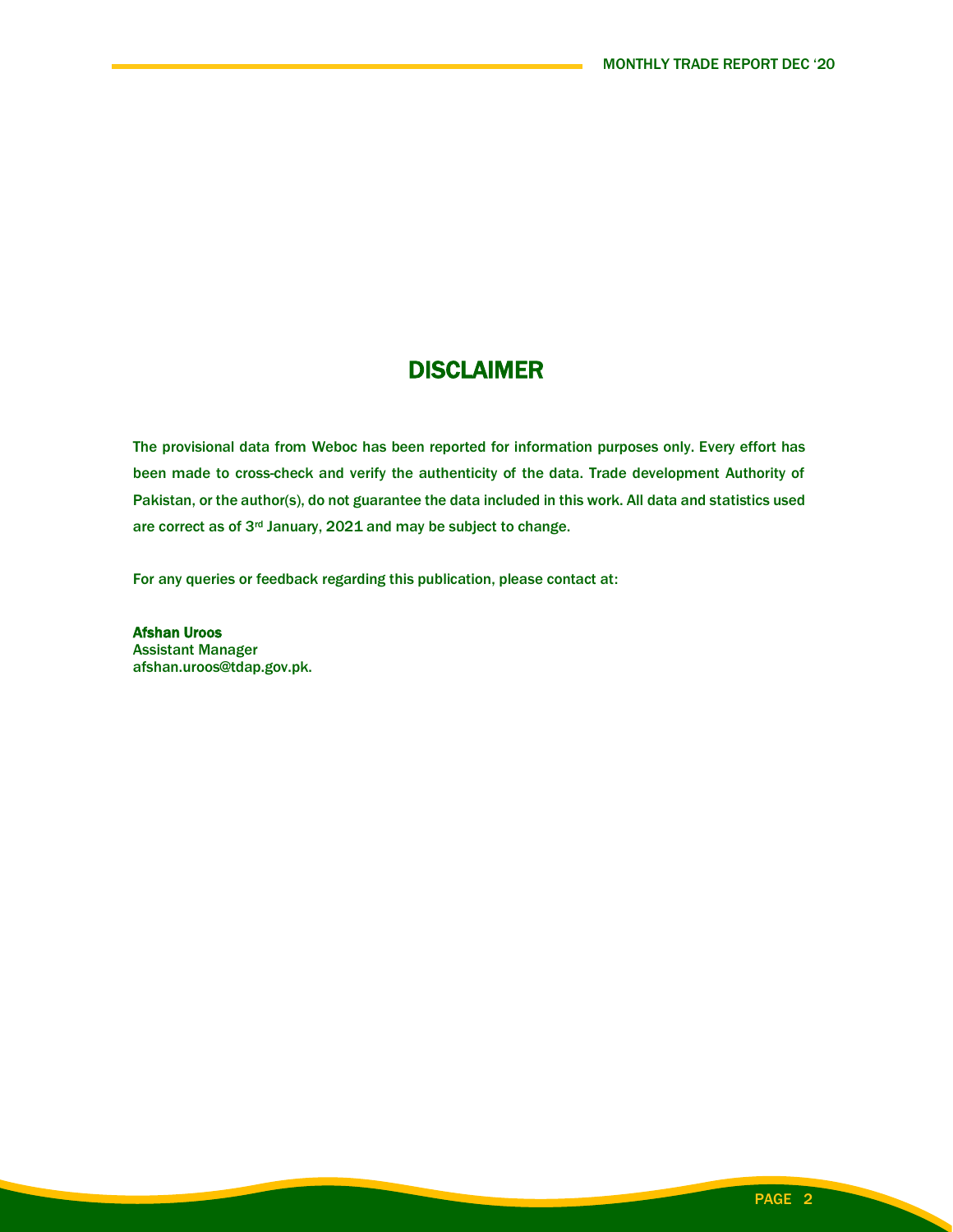# **SUMMARY**

 *\*Trade values in US\$ million*

| <b>EXPORTS SUMMARY</b> | FY 2020-21 | FY 2019-20 | % CHANGE        |
|------------------------|------------|------------|-----------------|
| <b>December</b>        | 2,357      | 1,993      | 18.3%           |
| July - December        | 12,078     | 11,797     | 2.4%            |
|                        |            |            |                 |
|                        |            |            |                 |
| <b>IMPORTS SUMMARY</b> | FY 2020-21 | FY 2019-20 | <b>% CHANGE</b> |
| <b>December</b>        | 4.696      | 4.053      | 15.8%           |
| <b>July - December</b> | 23,608     | 23,191     | 2%              |

PAGE 3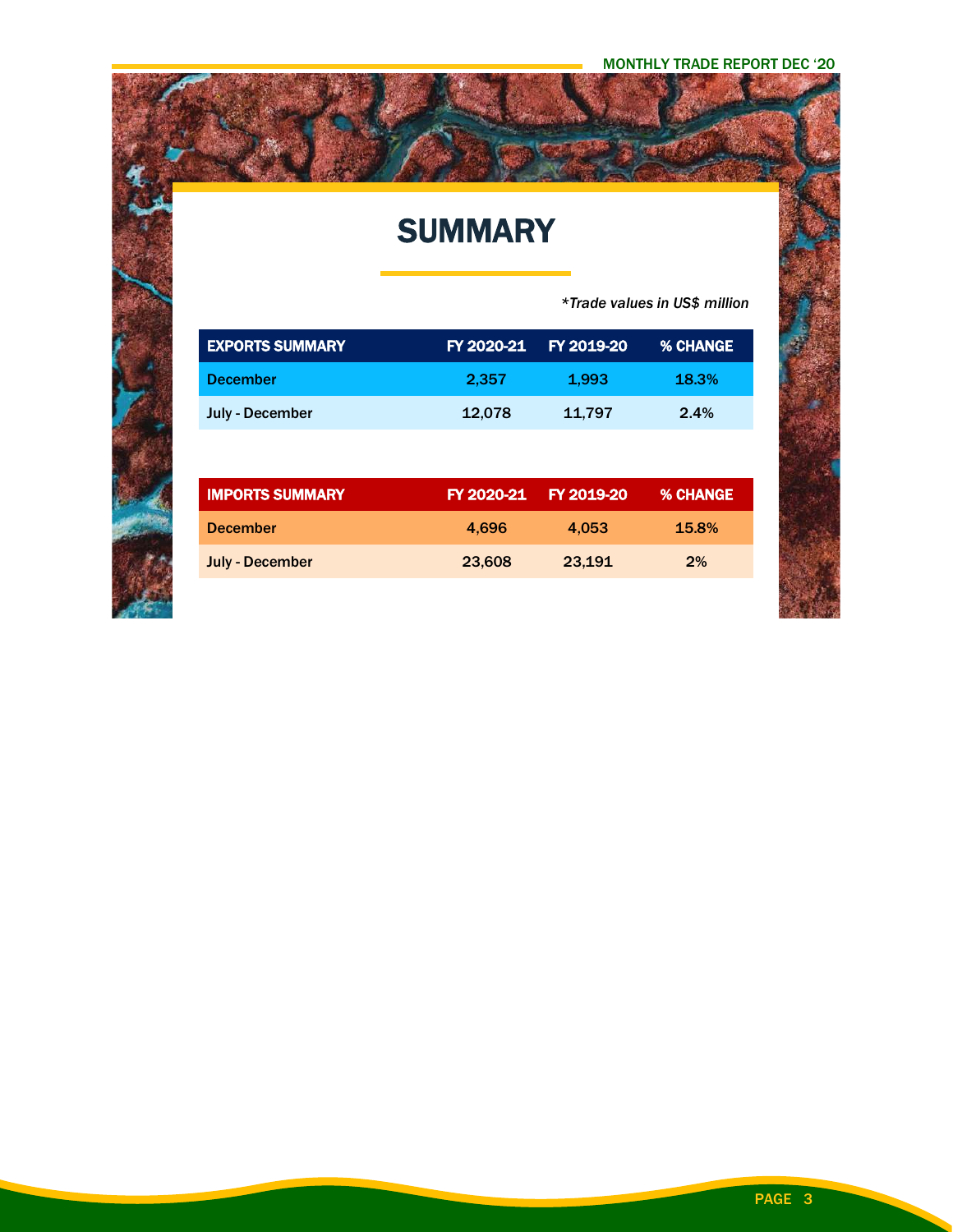# EXPORT PROFILE

*\*Trade values in US\$ million*

#### TOP PARTNER COUNTRIES SHOWING INCREASE

| <b>COUNTRY</b>        | Dec 2020 | Dec 2019 | <b>% CHANGE</b> |
|-----------------------|----------|----------|-----------------|
| <b>United States</b>  | 449      | 347      | 29%             |
| China                 | 266      | 141      | 89%             |
| <b>United Kingdom</b> | 188      | 136      | 38%             |
| Germany               | 154      | 123      | 25%             |
| <b>Netherlands</b>    | 123      | 96       | 28%             |

#### TOP PARTNER COUNTRIES SHOWING DECREASE

| <b>COUNTRY</b>              | Dec 2020   | Dec 2019 | % CHANGE |
|-----------------------------|------------|----------|----------|
| <b>United Arab Emirates</b> | <b>100</b> | 104      | $-3%$    |
| <b>Spain</b>                | 82         | 87       | $-6%$    |
| <b>Italy</b>                | 66         | 74       | $-11%$   |
| <b>Bangladesh</b>           | 50         | 62       | $-19%$   |
| Saudi Arabia                | 38         | 39       | $-1%$    |

#### TOP GROWING COMMODITIES

i<br>F

| <b>PRODUCTS</b>                                                          | <b>Dec 2020</b> | Dec 2019 | % CHANGE |
|--------------------------------------------------------------------------|-----------------|----------|----------|
| 6302 - Bedlinen, table linen, toilet linen<br>and kitchen linen          | 344             | 284      | 21%      |
| 6203 - Men's or boys' suits, ensembles,<br>jackets, blazers, trousers,   | 231             | 220      | 5%       |
| <b>1006-Rice</b>                                                         | 217             | 190      | 14%      |
| 5205 - Cotton yarn other than sewing<br>thread, containing >= 85% cotton | 87.5            | 64.9     | 35%      |
| 0805 - Citrus fruit, fresh or dried                                      | 70.4            | 51.9     | 36%      |

#### TOP DECREASING COMMODITIES

| <b>PRODUCTS</b>                                                                | Dec 2020 | Dec 2019 | % CHANGE |
|--------------------------------------------------------------------------------|----------|----------|----------|
| 5209 - Woven fabrics of cotton,<br>containing >= 85% cotton by weight          | 59.8     | 75       | $-20%$   |
| 0703 - Onions, shallots, garlic, leeks &<br>other alliaceous vegetables,       | 27.8     | 30.7     | $-9%$    |
| 5210 - Woven fabrics of cotton, contains<br>predominantly, but < 85% weight    | 21.1     | 24       | $-12%$   |
| 9506 - Articles and equipment for<br>physical exercise, gymnastics, athletics. | 17.3     | 17.8     | $-3%$    |
| 2523 - Cement, incl. cement clinkers,<br>whether or not coloured               | 17       | 20.3     | $-16%$   |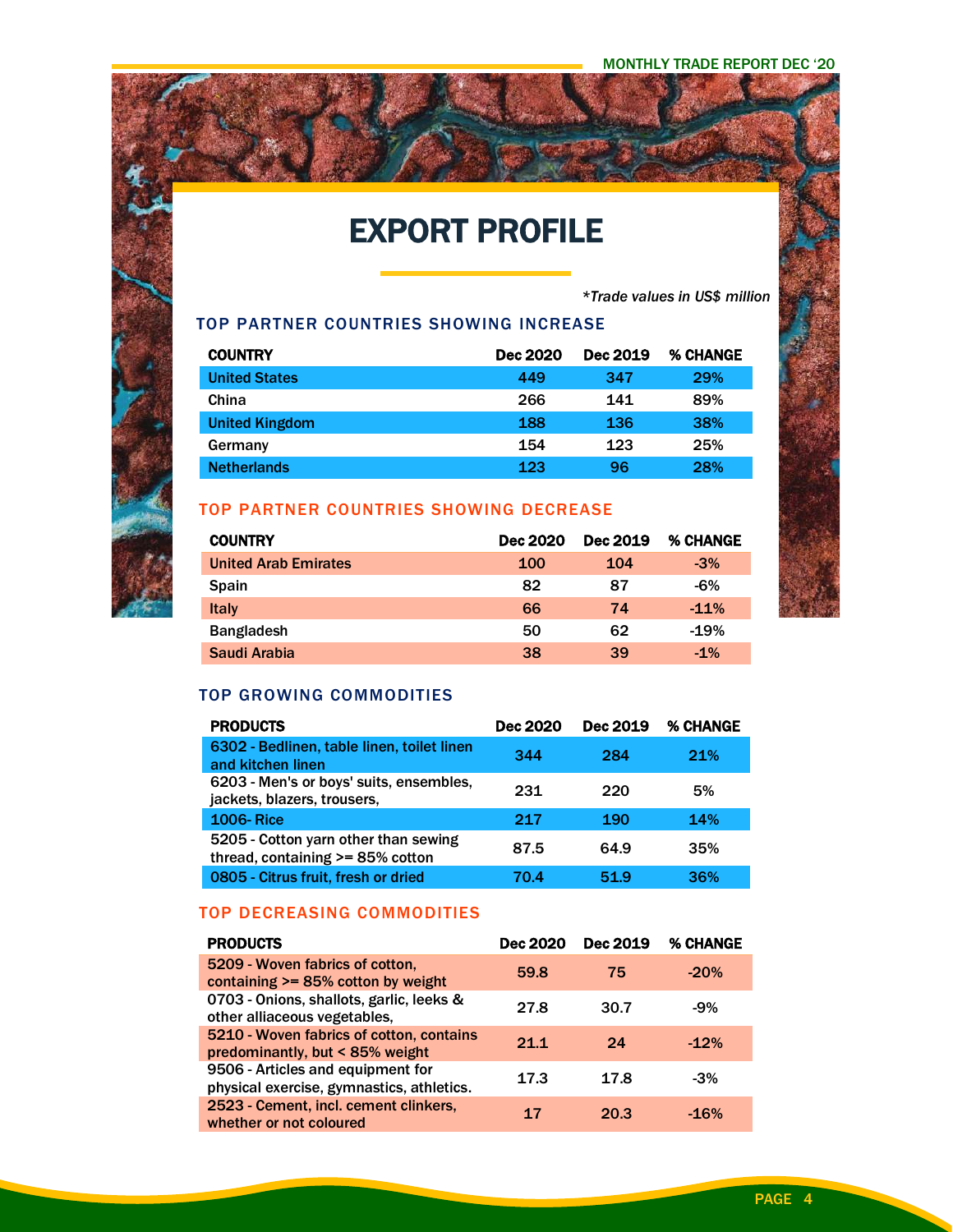## IMPORT PROFILE

*\*Trade values in US\$ million*

| TOP PARTNER COUNTRIES SHOWING INCREASE |                           |                 |          |                 |  |
|----------------------------------------|---------------------------|-----------------|----------|-----------------|--|
|                                        | <b>COUNTRY</b>            | <b>Dec 2020</b> | Dec 2019 | <b>% CHANGE</b> |  |
| <b>China</b>                           |                           | 1.271           | 1,117    | 14%             |  |
|                                        | Indonesia                 | 283             | 193      | 47%             |  |
|                                        | Saudi Arabia              | 242             | 154      | 57%             |  |
|                                        | <b>Russian Federation</b> | 195             | 19       | 930%            |  |
|                                        | <b>South Korea</b>        | 125             | 49       | 154%            |  |

### TOP PARTNER COUNTRIES SHOWING DECREASE

| <b>COUNTRY</b>                  | <b>Dec 2020</b> | Dec 2019 | % CHANGE |
|---------------------------------|-----------------|----------|----------|
| <b>United Arab Emirates</b>     | 303             | 508      | $-40%$   |
| <b>United States of America</b> | 224             | 256      | $-13%$   |
| <b>Oatar</b>                    | 143             | 184      | $-22\%$  |
| <b>South Africa</b>             | 109             | 116      | $-7%$    |
| Kuwait                          | 107             | 113      | -6%      |

#### TOP GROWING COMMODITIES

ina<br>Pina

| <b>PRODUCTS</b>                                                  | Dec 2020 | Dec 2019 | <b>% CHANGE</b> |
|------------------------------------------------------------------|----------|----------|-----------------|
| 1001 - Wheat and meslin                                          | 253      |          | ۰               |
| 8517 - Telephone sets, incl.<br>telephones for cellular networks | 239      | 150      | 60%             |
| 1511 - Palm oil and its fractions                                | 235      | 165      | 43%             |
| 5201 - Cotton, neither carded<br>nor combed                      | 155      | 24       | 549%            |
| 2701 - Coal briquettes, ovoide<br>& similar solid fuels          | 150      | 138      | 9%              |

#### TOP DECREASING COMMODITIES

| <b>PRODUCTS</b>                                            | <b>Dec 2020</b> | <b>Dec 2019</b> | % CHANGE |
|------------------------------------------------------------|-----------------|-----------------|----------|
| 2710 - Petroleum oils and oils<br>obtained from bituminous | 345             | 411             | $-16%$   |
| 2711 - Petroleum gas and other<br>gaseous hydrocarbons     | 233             | 330             | $-29%$   |
| 2709 - Petroleum oils and oils<br>obtained from bituminous | 212             | 284             | $-25%$   |
| 7204 - Ferrous Waste & Scrap                               | 137             | 145             | -5%      |
| 1201 - Soya beans whether or<br>not broken                 | 58              | 80              | $-27%$   |